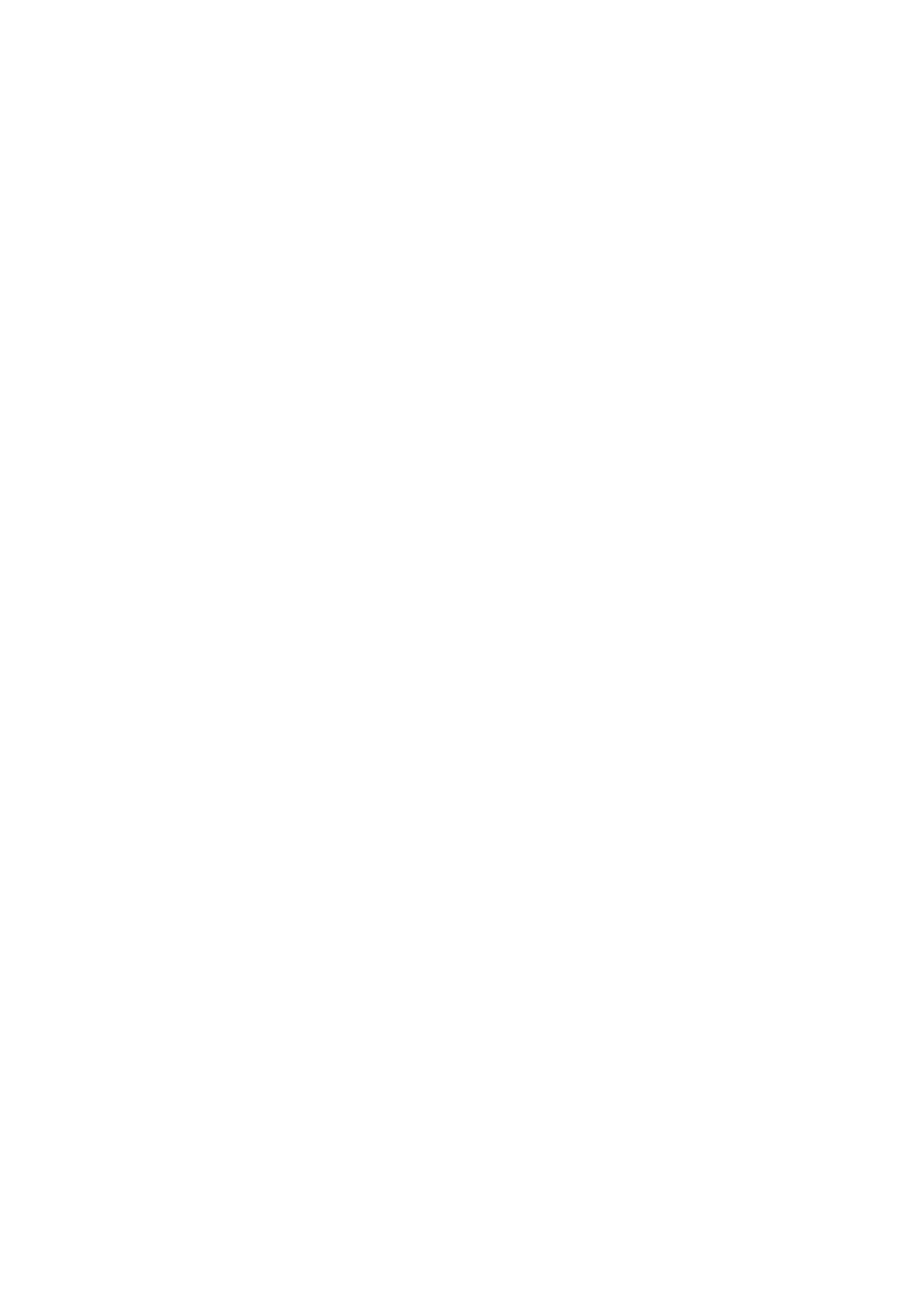## **ITEM TABLE OF CONTENTS PAGE 1 Welcome [5](#page-4-0) 2 Apologies [5](#page-4-1) 3 Declaration of Interest [5](#page-4-2) 4 Whau Local Board consultation feedback and input into the Annual Budget 2022/2023 [7](#page-6-0)**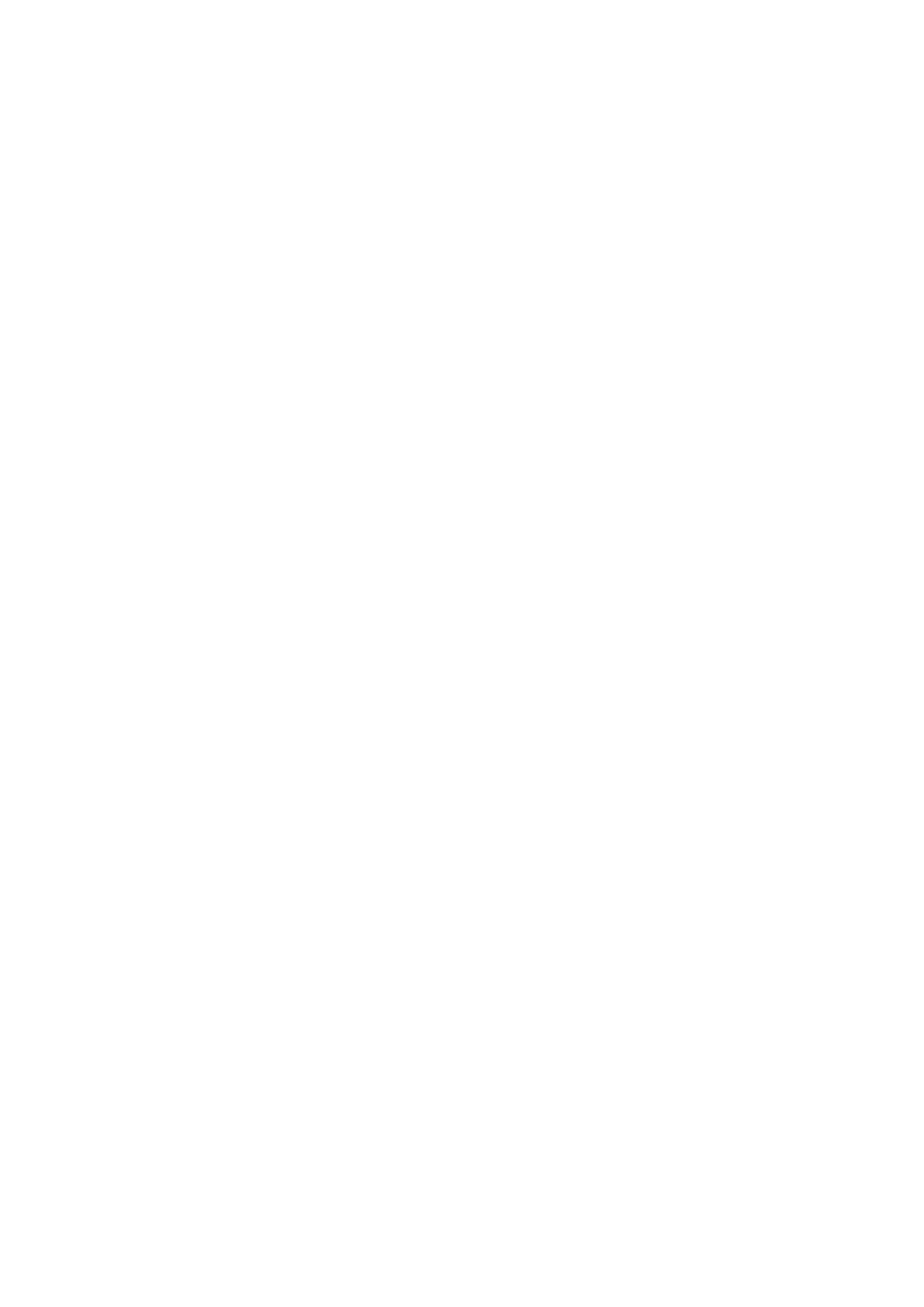

#### <span id="page-4-0"></span>**1 Welcome**

#### <span id="page-4-1"></span>**2 Apologies**

At the close of the agenda no apologies had been received.

#### <span id="page-4-2"></span>**3 Declaration of Interest**

Members are reminded of the need to be vigilant to stand aside from decision making when a conflict arises between their role as a member and any private or other external interest they might have. Specifically, members are asked to identify any new interests they have not previously disclosed, an interest that might be considered as a conflict of interest with a matter on the agenda.

The following are declared interests of the Whau Local Board:

| <b>Member</b>       | <b>Organisation</b>                                                                              | <b>Position</b>                              |
|---------------------|--------------------------------------------------------------------------------------------------|----------------------------------------------|
| Kay Thomas          | New Lynn Citizens Advice Bureau<br><b>Friends of Arataki</b><br>$\bullet$                        | Volunteer<br>Committee member                |
|                     | <b>Western Quilters</b><br>$\bullet$<br><b>Citizens Advice Bureau</b><br>$\bullet$               | Member<br>Chair                              |
|                     | Waitākere Board                                                                                  |                                              |
| Susan Zhu           | <b>Chinese Oral History Foundation</b><br>$\bullet$                                              | Committee member                             |
|                     | The Chinese Garden Steering<br>$\bullet$<br><b>Committee of Auckland</b>                         | Board member                                 |
| Fasitua Amosa       | <b>Equity NZ</b><br>$\bullet$                                                                    | <b>Vice President</b>                        |
|                     | <b>Massive Theatre Company</b><br>$\bullet$<br><b>Avondale Business Association</b><br>$\bullet$ | Board member<br>A family member is the Chair |
| Catherine<br>Farmer | Avondale-Waterview Historical<br>$\bullet$<br>Society                                            | Member                                       |
|                     | <b>Blockhouse Bay Historical Society</b><br>$\bullet$                                            | Member                                       |
|                     | <b>Portage Licensing Trust</b><br>$\bullet$                                                      | <b>Trustee</b>                               |
|                     | <b>Blockhouse Bay Bowls</b><br>$\bullet$                                                         | Patron                                       |
|                     | Forest and Bird organisation<br>$\bullet$                                                        | Member                                       |
|                     | <b>Grey Power</b><br>$\bullet$                                                                   | Member                                       |
| Te'eva Matafai      | <b>Pacific Events and Entertainment</b><br>$\bullet$<br><b>Trust</b>                             | Co-Founder                                   |
|                     | Miss Samoa NZ                                                                                    | <b>Director</b>                              |
|                     | Malu Measina Samoan Dance<br>Group                                                               | Director/Founder                             |
|                     | <b>Aspire Events</b><br>$\bullet$                                                                | <b>Director</b>                              |
| <b>Warren Piper</b> | New Lynn RSA<br>$\bullet$                                                                        | Associate member                             |
|                     | New Lynn Business Association<br>$\bullet$                                                       | Member                                       |
| Jessica Rose        | Women in Urbanism-Aotearoa,<br>$\bullet$<br><b>Auckland Branch</b>                               | Committee member                             |
|                     | Forest & Bird<br>$\bullet$                                                                       | Member                                       |
|                     | <b>Big Feels Club</b>                                                                            | Patron                                       |
|                     | Frocks on Bikes<br>$\bullet$                                                                     | Former co-chair                              |
|                     | <b>Bike Auckland</b>                                                                             | Former committee member                      |
|                     | Department of Conservation                                                                       | Employee                                     |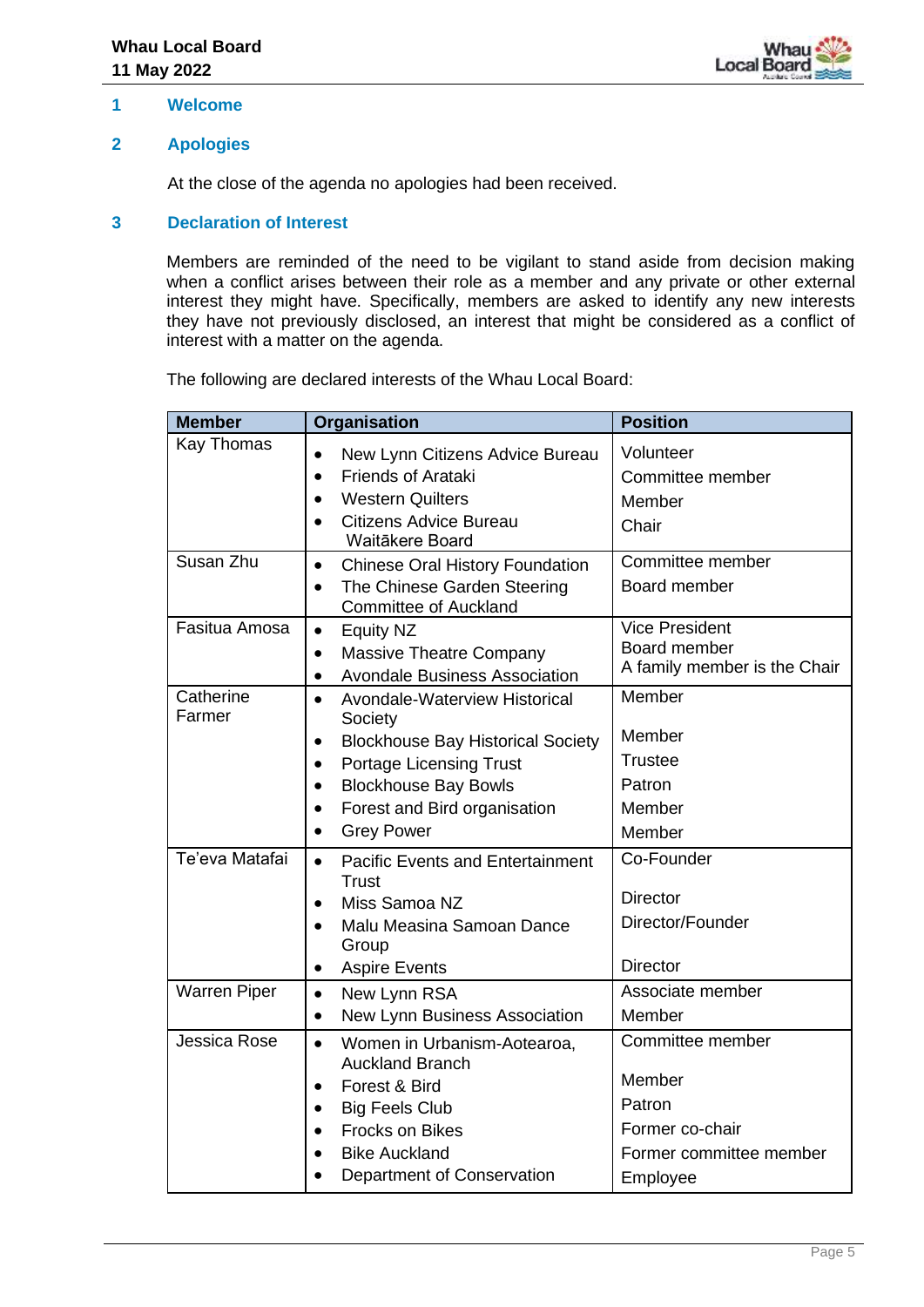

#### **Member appointments**

Board members are appointed to the following bodies. In these appointments the board members represent Auckland Council.

| <b>External organisation</b>    | <b>Leads</b>        | <b>Alternate</b>        |
|---------------------------------|---------------------|-------------------------|
| <b>Aircraft Noise Community</b> | <b>Warren Piper</b> | <b>Catherine Farmer</b> |
| <b>Consultative Group</b>       |                     |                         |
| <b>Avondale Business</b>        | Kay Thomas          | <b>Warren Piper</b>     |
| Association                     |                     |                         |
| <b>Blockhouse Bay Business</b>  | <b>Warren Piper</b> | Fasitua Amosa           |
| Association                     |                     |                         |
| <b>New Lynn Business</b>        | Susan Zhu           | Kay Thomas              |
| Association                     |                     | <b>Warren Piper</b>     |
| <b>Rosebank Business</b>        | Fasitua Amosa       | <b>Warren Piper</b>     |
| Association                     |                     |                         |
| Whau Coastal Walkway            | Fasitua Amosa       | Jessica Rose            |
| <b>Environmental Trust</b>      |                     |                         |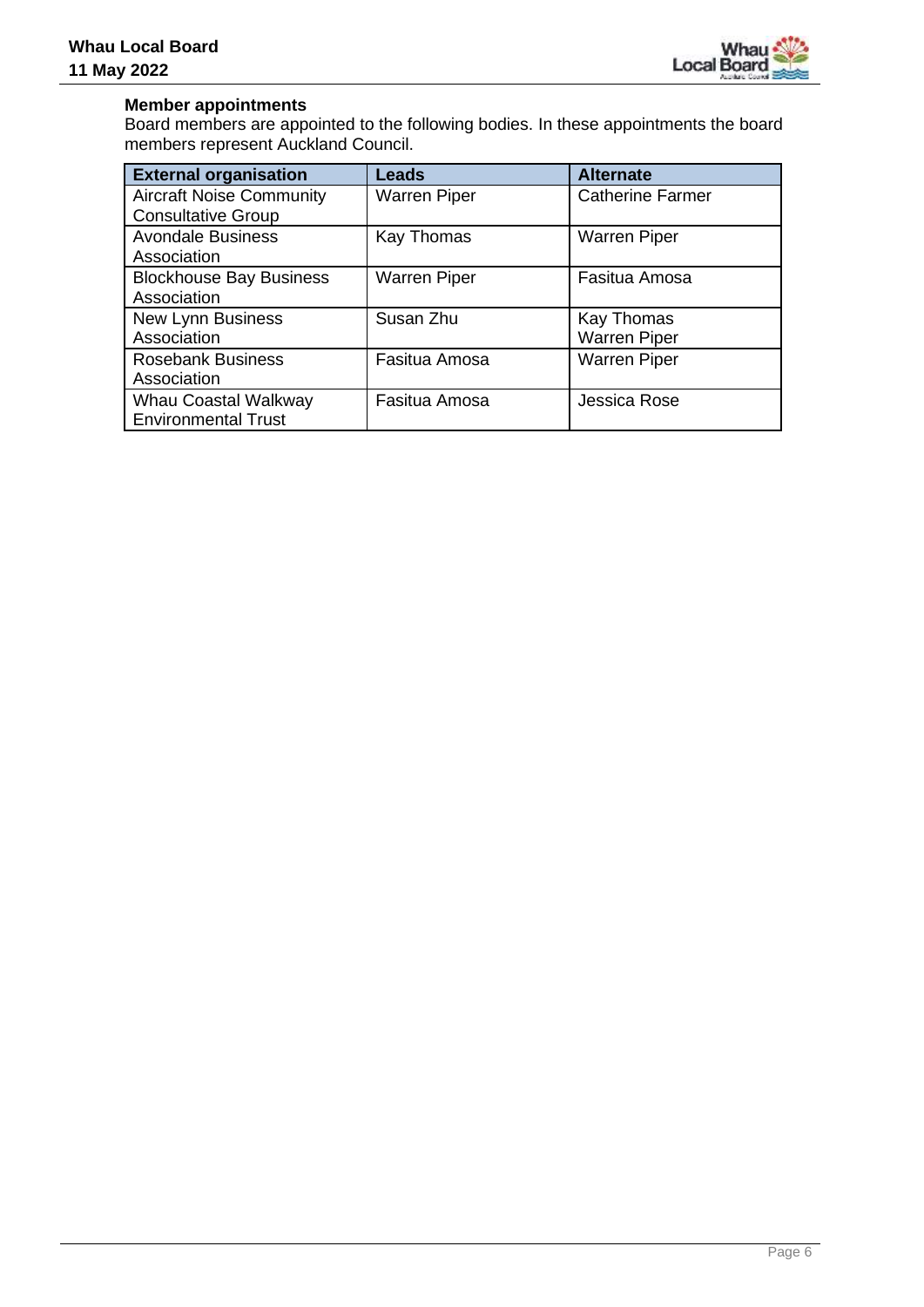

## <span id="page-6-0"></span>**Whau Local Board consultation feedback and input into the Annual Budget 2022/2023**

**File No.:** CP2022/05787

## **Te take mō te pūrongo Purpose of the report**

- 1. To receive consultation feedback from the Whau Local Board area on:
	- proposed priorities and activities for the Whau Local Board Agreement 2022/2023
	- regional topics for the Annual Budget 2022/2023.
- 2. To recommend any local matters to the Governing Body, that it will need to consider or make decisions on in the Annual Budget 2022/2023 process.
- 3. To provide input on the proposed regional topics in the Annual Budget 2022/2023.

## **Whakarāpopototanga matua Executive summary**

- 4. Local board agreements set out annual funding priorities, activities, budgets, levels of service, performance measures and initiatives for each local board area. Local board agreements for 2022/2023 will be included in the Council's Annual Budget 2022/2023.
- 5. Auckland Council publicly consulted from 28 February to 28 March 2022 to seek community views on the proposed Annual Budget 2022/2023. This included consultation on the Whau Local Board's proposed priorities for 2022/2023 to be included in its local board agreement.
- 6. Auckland Council received 11,550 pieces of feedback in total across the region including 313 pieces of feedback from the Whau local board area. For the Whau residents who responded, Climate Change is the hot topic, with the majority in support of targeted rates to implement actions to tackle the associated problems. Tree canopy cover and public transport are the areas of focus under climate considerations.
- 7. In the Annual Budget process there are financial matters where local boards provide recommendations to the Governing Body, for consideration or decision-making. This includes:
	- proposed locally driven initiative capital projects outside local boards' decision-making responsibility
	- release of local board specific reserve funds
	- any local board advocacy initiatives.
- 8. The Governing Body will consider these items as part of the Annual Budget decision-making process in June 2022.
- 9. Local boards have a statutory responsibility to provide input into regional strategies, policies, plans, and bylaws. This report provides an opportunity for the local board to provide input on council's proposed Annual Budget 2022/2023.

## **Ngā tūtohunga Recommendation/s**

That the Whau Local Board:

- a) receive consultation feedback on the proposed Whau Local Board priorities and activities for 2022/2023.
- b) receive consultation feedback on regional topics in the Annual Budget 2022/2023 from people and organisations based in the Whau local board area.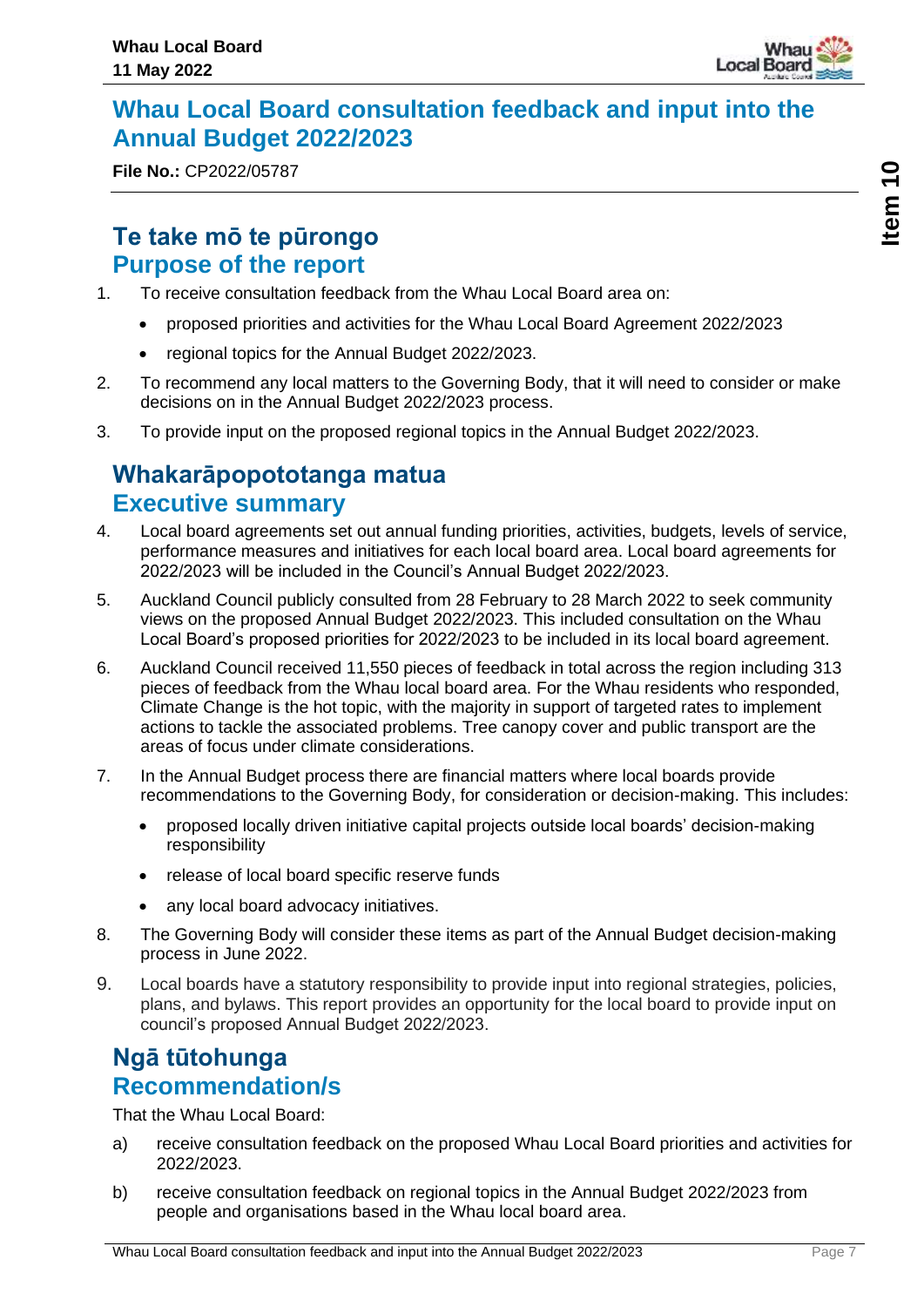

- c) provide input on regional topics in the proposed Annual Budget 2022/2023 to the Governing Body.
- d) provide its advocacy initiatives for the Annual Budget 2022/2023 to the Governing Body.

- 10. Each financial year Auckland Council must have a local board agreement (as agreed between the Governing Body and the local board) for each local board area. The Whau Local Board Agreement sets out how the Council will reflect the priorities in the Whau Local Board Plan 2020 in respect to the local activities to be provided in the Whau local board area and includes information relating to budgets, levels of service, and performance measures.
- 11. The local board agreements 2022/2023 will form part of the Auckland Council's Annual Budget 2022/2023.
- 12. Auckland Council publicly consulted from 28 February to 28 March 2022 to seek community views on the proposed Annual Budget 2022/2023, as well as local board priorities and proposed activities to be included in the local board agreement 2022/2023.
- 13. Due to the impacts of the ongoing COVID-19 global pandemic, significant pressure has been placed upon the council's financial position. This has created weighty flow-on effects for the council's proposed Annual Budget 2022/2023.

## **Tātaritanga me ngā tohutohu Analysis and advice**

14. This report includes analysis of consultation feedback, any local matters to be recommended to the Governing Body and seeks input on regional topics in the proposed Annual Budget 2022/2023.

## **Tātaritanga me ngā tohutohu Analysis and advice**

### **Consultation feedback overview**

- 15. As part of the public consultation Auckland Council used a variety of methods and channels to reach and engage a broad cross section of Aucklanders to gain their feedback and input into regional and local topics.
- 16. In total, Auckland Council received 11,550 pieces of feedback in the consultation period. This feedback was received through:
	- written feedback 9,464 online or hard copy forms, emails or letters
	- in person 2,086 pieces of feedback through online Have Your Sav events, or independently managed phone interviews. All events (except one which did not have any attendees) were moved to an online platform or cancelled due to the red COVID-19 traffic light setting.
- 17. The Whau Local Board received 313 submissions. This represents approximately 0.37 per cent of the Whau population, which as in June 2021, was calculated at 85,400. Whau submitters who provided feedback indicated ages ranging from 'under 15s' to '75+'.

### **Information on submitters**

18. The chart below is generated from the submitters who provided ethnicity information. The picture reflects a diverse ethnicity. More than half of the submitters identify as NZ European; Pasifika are the next significant number, running slightly higher than those identifying as Chinese, Indian and Other European. Nine submitters identify as Māori.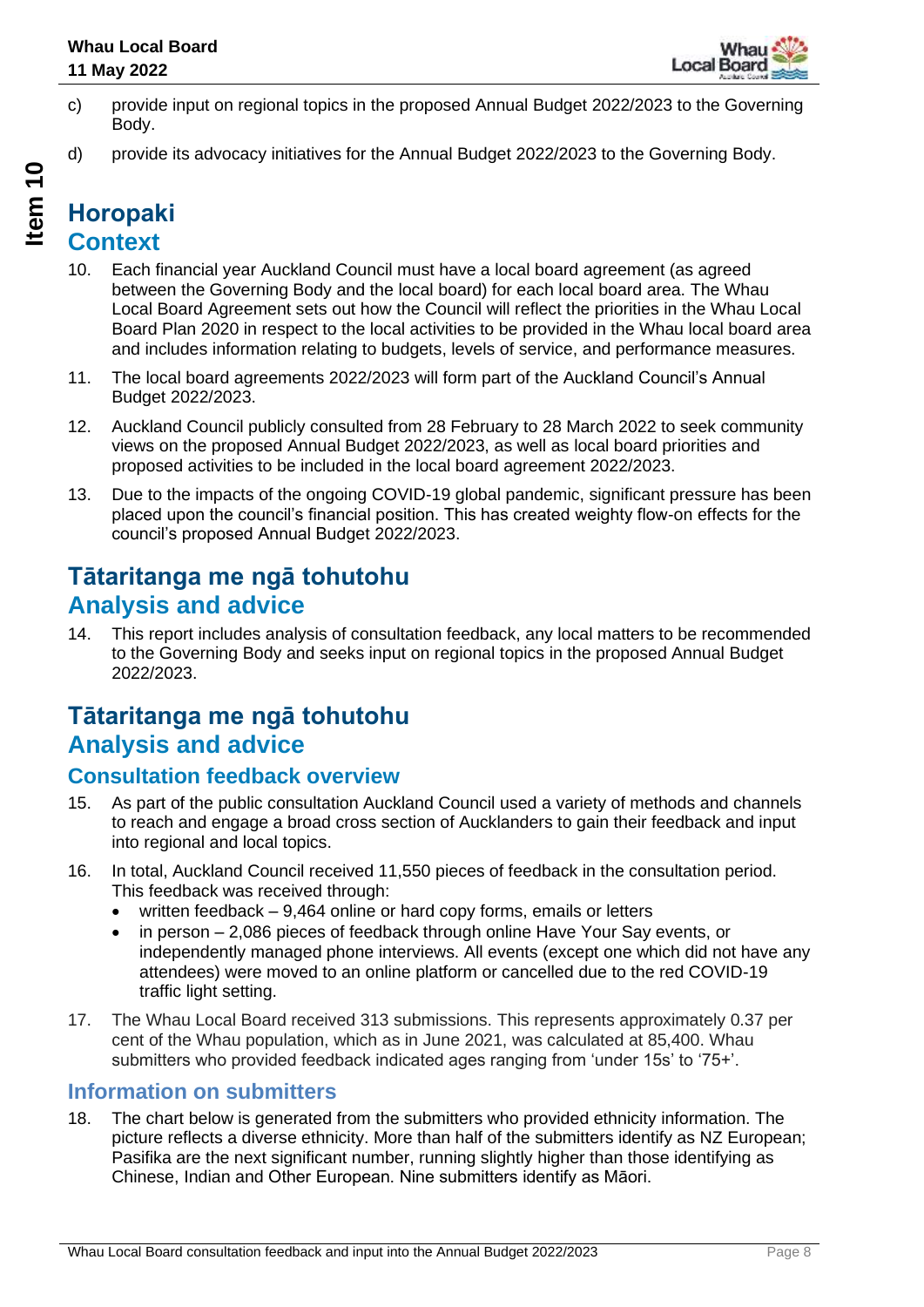



19. Gender is referenced by the following two graphs, the latter reflecting the age group of respondents.



### **Feedback received on the Whau Local Board's priorities for 2022/2023**

- 20. The Whau Local Board consulted on the following five priorities for 2022/2023:
	- Climate Action support council and national initiatives, at the same time looking to improve and protect the tree canopy cover in the Whau
	- Avondale Town Centre progress work on the Avondale multi-purpose facility and streetscape improvements
	- Māori identity promote te reo and enhance visibility of Māori history in the Whau
	- Te Whau Coastal Walkway develop the connection from Rizal Reserve towards Ken Maunder Park and continue to advocate for support to complete the entire pathway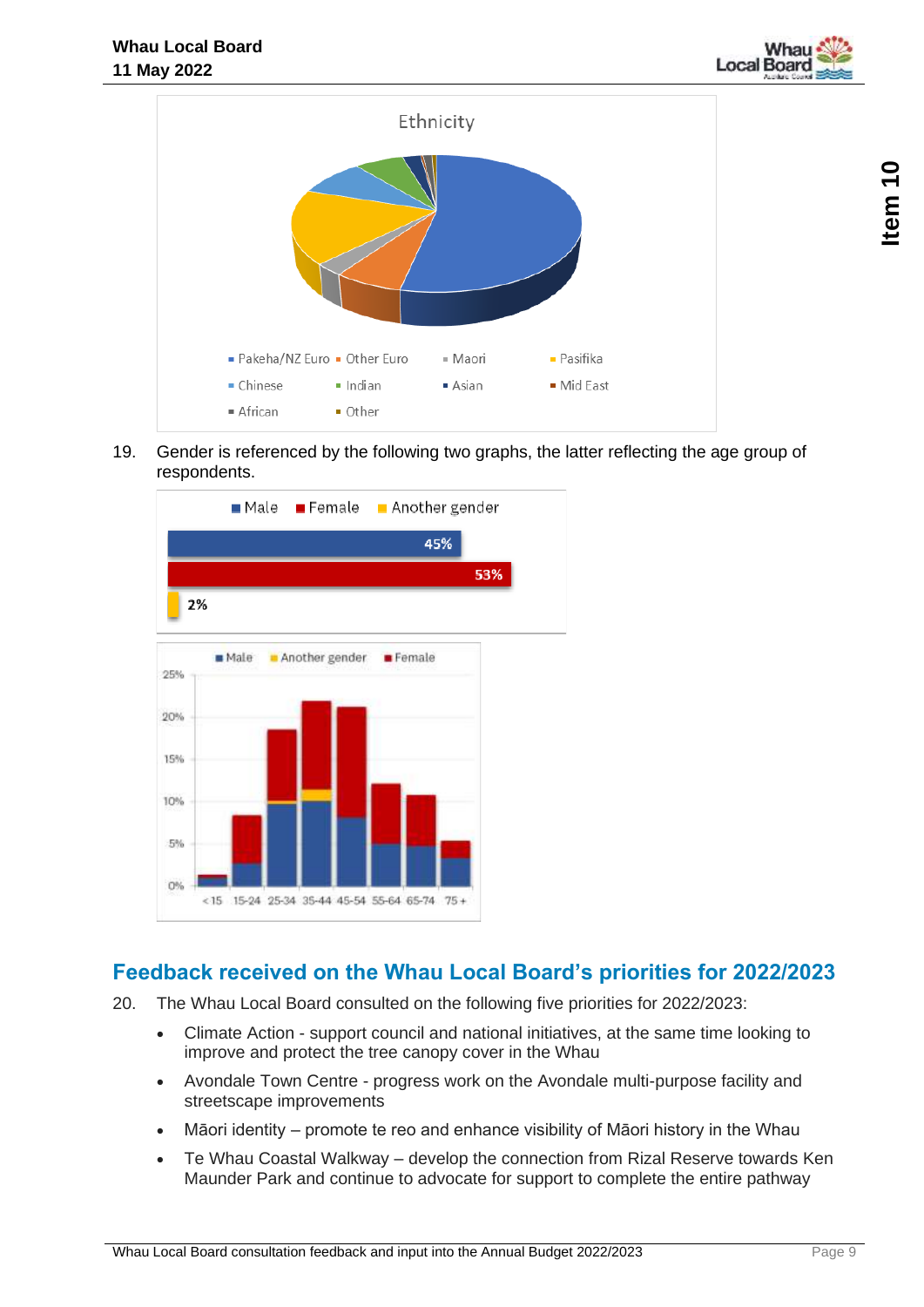

• Park improvements - focussed on Green Bay, Kelston, Glen Avon, New Windsor and Rosebank, including future-proof planning for Olympic Park.

#### O6 Local board priorities

| <b>QUEDCAT DUATA PITOITLES</b> |           |                    |         |               |         |       |
|--------------------------------|-----------|--------------------|---------|---------------|---------|-------|
| <b>Category</b>                | Count     |                    |         |               |         | Total |
|                                | I support | I support I do not |         | I do not      | I don't |       |
|                                | lall      | most               | support | support Other | know    |       |
| Individuals                    | 116       | 64                 | 23      |               | 4       | 216   |
| Organisations                  |           |                    |         |               |         |       |

- 21. Of the 313 Whau submissions, 216 responded to the question seeking guidance as to whether Whau residents thought the local board's identified priorities for 2022/2023 were on the right track. A majority of 116 of the 216 local respondents indicate support for all of Whau's priorities; 64 respondents indicate support for most of Whau's priorities. While 23 respondents indicate they do not support most priorities, only six said they do not support any board priorities.
- 22. Whau Local Board members have seen written submissions and consultation feedback on local board priorities were discussed at Whau Local Board's workshop on 4 May 2022 for the purpose of informing the Whau Local Board Agreement which is due to be adopted in its business meeting on 22 June 2022.
- 23. The same financial pressure identified by the council is also conveyed at a personal level in some of the feedback received.

#### **Key themes**

24. Overall, the recurring theme of most concern to respondents is the Climate Action discussion. Although the topic is one of the key topics for discussion at the regional Annual Budget level, it is manifested at the local level. There is recurring commentary citing the need to protect existing mature trees and enhancing future tree canopy in the Whau.

#### **Other feedback – supplementary information**

25. Question 6 in the consultation questionnaire sought any other feedback. These were captured through written, in-person and social media channels. The themes that persisted are identified in the table below. In the Whau, most of the commentary relates to three key areas: Parks, sport and recreation; Local planning; Environmental management. These tended to be not so much "other" feedback but supplementary feedback on the previously identified local board priorities and regional topics.

| <b>Other local feedback</b>       |     |                                                  |  |
|-----------------------------------|-----|--------------------------------------------------|--|
| Themes                            |     | Individuals Organisatio Maori entities Pro forma |  |
| Q6 OR Community services          |     |                                                  |  |
| Q6 OR Libraries                   |     |                                                  |  |
| Q6 OR Parks, sport and recreation | 30  |                                                  |  |
| Q6 OR Arts, culture and events    |     |                                                  |  |
| Q6 OR Local planning              | 32  |                                                  |  |
| Q6 OR Economic development        |     |                                                  |  |
| Q6 OR Environmental management    | 14  |                                                  |  |
| Q6 OR Governance and support      |     |                                                  |  |
| Q6 OR Other comment               | 36  |                                                  |  |
| <b>Total comments</b>             | 128 |                                                  |  |

- 26. The Whau Local Board priorities outlined earlier in this report touches on the topic of parks, sport and recreation through the initiatives of park improvements, continuation of Te Whau Coastal Walkway and the support of targeted rates for Climate Action. On the whole, the Whau Local Board priorities are strongly supported, with a small minority of detractors.
- 27. **Parks, sport and recreation.** Further commentary came out strongly supporting protection and enhancement of tree canopy; there is acknowledgement of the quality and value of the existing parks and playgrounds and facilities, one submitter suggests more could be done by adding quality natives and more attention to aesthetics. There is support for more and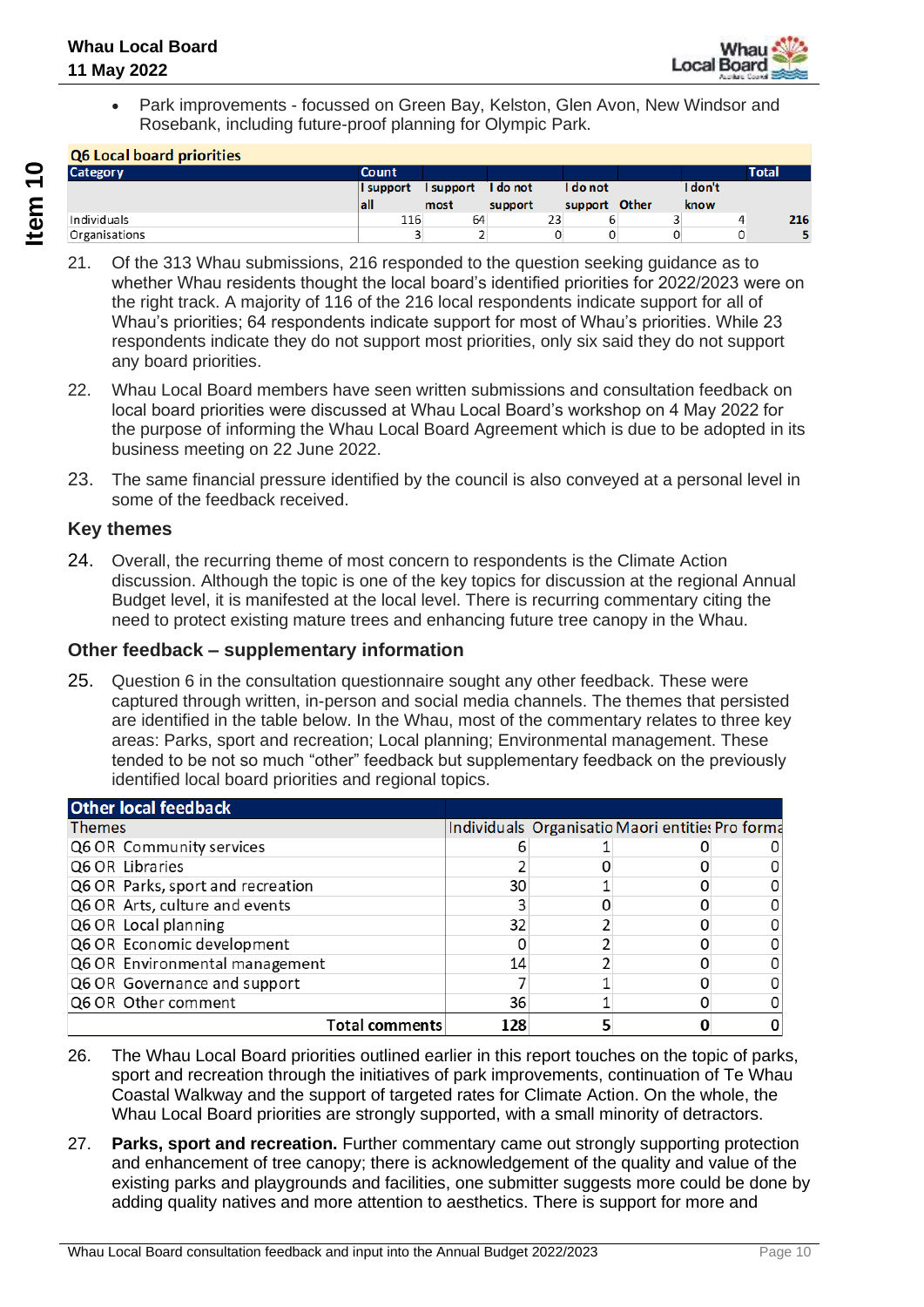

quality open spaces, connected enhanced walking and cycling; a pool facility, and upgrade of the Olympic Park velodrome. A very small minority do not see the value of the cycle connections and consider current instalments underutilised.

- 28. **Local planning.** The comments tagged to local planning varied in content, with much ado about traffic – speed, density, cyclist and pedestrian safety in and around town centres; frustration at perceived lack of planning in provision of parking to link to public transport; some more frustration at the perceived slowness of Avondale regeneration; out of scope commentary relate to the privately owned Avondale Jockey Club land and identifying need for more quality outdoor space for increasing number of apartment dwellers.
- 29. **Environmental management.** About environmental management, majority of commentary is in support of and advocating for more action to mitigate climate change – and once again, the saving of existing, and enhancing of tree canopy, features strongly. There is support for more use and attention on Whau River; more pest management; more protection and maintenance of new plantings. While there is small support for greater or more funding investment to tackle climate action more effectively, there is also another small number who see these actions as a waste of funds.

#### **Requests for local funding**

30. One request for local funding through the Annual Budget 2022/2023 consultation comes from the Whau Coastal Walkway Environmental Trust. This request has been diverted to be addressed within the local board's work programme development process. The local board could, when providing feedback on Annual Budget consultation to the Finance and Performance Committee on 25 May 2022, draw attention to the Trust's request as a potential recipient of regional climate targeted rate funding.

### **Overview of feedback received on regional topics in the Annual Budget 2022/2023 from the Whau Local Board area**

- 31. The proposed Annual Budget 2022/2023 sets out Auckland Council's priorities and how to pay for them. Consultation on the proposed Annual Budget asked submitters to respond to four key questions on:
	- 1. Climate
	- 2. Budget Pressures
	- 3. Operating Spending Prioritisation
	- 4. Waste Service Standardisation.
- 32. The submissions received from the Whau local board area on these key issues are summarised below.

#### **Key Question 1: Climate**

- 33. Aucklanders were asked about a proposed climate action package which will be funded by a targeted rate. The climate action package includes investments in low-carbon public transport, active walking and cycling networks; and urban ngahere (forest) canopy cover.
- 34. This is proposed to be funded through \$574 million from a targeted rate over the next 10 years as well additional funding from government co-funding.
- 35. A lot of the commentary received by the Whau on Climate responds to both regional and local proposals for the coming year. This is because four out of the five priorities that the Whau Local Board consulted on (refer paragraph 21), and which were supported by the majority of Whau feedback, are projects that initiate climate-positive initiatives.
- 36. The table below gives an overview of the responses from the Whau local board area. This is consistent with the Whau Local Board recommended position of support, as conveyed to the Finance and Performance Committee in November 2021.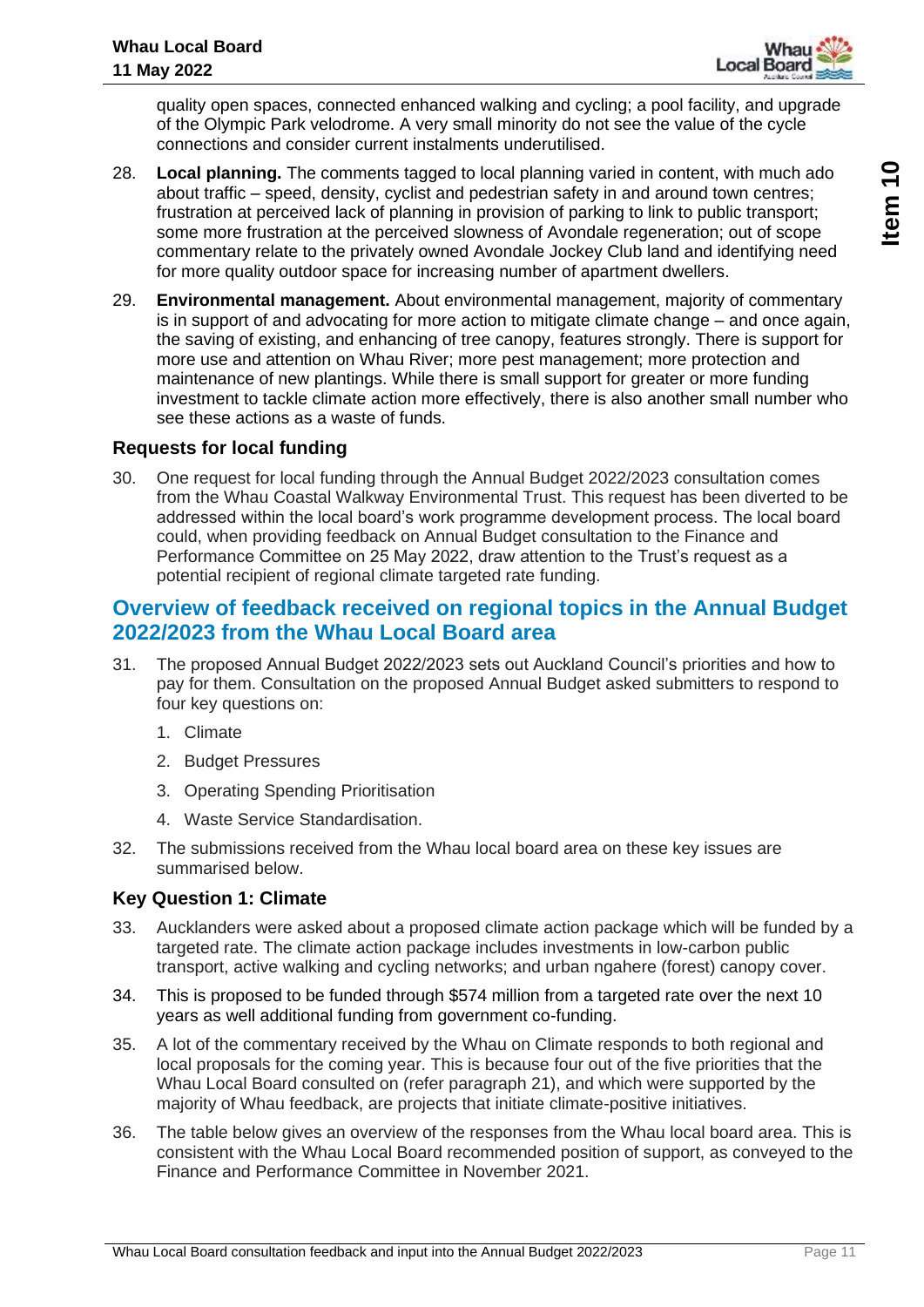

| Q1 Climate Action Targeted Rate (CATR) |              |         |       |         |       |
|----------------------------------------|--------------|---------|-------|---------|-------|
| <b>Category</b>                        | <b>Count</b> |         |       |         | Total |
|                                        |              | Do not  |       | I don't |       |
|                                        | Support      | support | Other | know    |       |
| Individuals                            | 184          | 92      |       | 18      | 299   |
| Organisations                          |              |         |       |         | 5     |

- 37. The majority of Whau feedback supports target rating to address climate action. The reasoning is well-informed and forward looking. For some, the proposal does not go far enough and suggest higher rating and though supportive, some are critical about the perceived lack of speed of action, not enough action and lack of grander planning.
- 38. For the smaller number who do not support targeted rates for climate action, some do not believe in climate change nor see this as a role for local government. Other feedback is more reactive to own and current economic circumstances, rather than looking toward better future outcomes; cycleways are seen as being underutilized as is public transport.

#### **Key themes within Climate topic**

- 39. **Tree Canopy**. The most comments in this area relate to the low protection for tree canopy to date. Submitters want better regulations to protect existing trees, especially mature trees, in an area such as the Whau where there is intensified housing development and rapidly dissipating open space. Submitters also support council intervention to speedily increase the urban ngahere or tree canopy and protecting it in future.
- 40. **Public Transport.** There is criticism of public transport services not providing what is needed, for example faster or express services for those living further away from the CBD.

#### **Key Question 2: Budget Pressures**

- 41. Aucklanders were asked about a range of levers proposed to manage on-going budget pressures. Council is forecasting a budget shortfall of \$85 million for 2022/2023 compared to what was budgeted for in the 10-year Budget 2021-2031. This is due to on-going impacts of COVID-19 on revenue and growing inflationary pressure.
- 42. A range of levers are proposed to manage the budget pressures including:
	- Using the Government's Better Off support package funding
	- Changing the timing of some capital spending
	- Implementing cost reductions in the form of efficiency savings and a potential reduction in some services
	- Keeping the previously agreed general rates increase of 3.5 per cent for 2022/2023, and
	- Continuing work on the sale or long-term lease of non-strategic assets as required.
- 43. The table below gives an overview of the responses from the Whau Local Board area. This is consistent with the Whau Local Board's recommended position of support, as conveyed to the Finance and Performance Committee in November 2021.

| Q2 Managing on-going budget pressures |              |         |       |         |              |
|---------------------------------------|--------------|---------|-------|---------|--------------|
| <b>Category</b>                       | <b>Count</b> |         |       |         | <b>Total</b> |
|                                       |              | Do not  |       | I don't |              |
|                                       | Support      | support | Other | know    |              |
| Individuals                           | 123          | 38      | 15    | 36      | 212          |
| Organisations                         |              |         |       | 0       | 4            |

44. There is majority support of how to address pressures but some of the related commentary implied that not all were clear about the supporting information provided. Comments ranged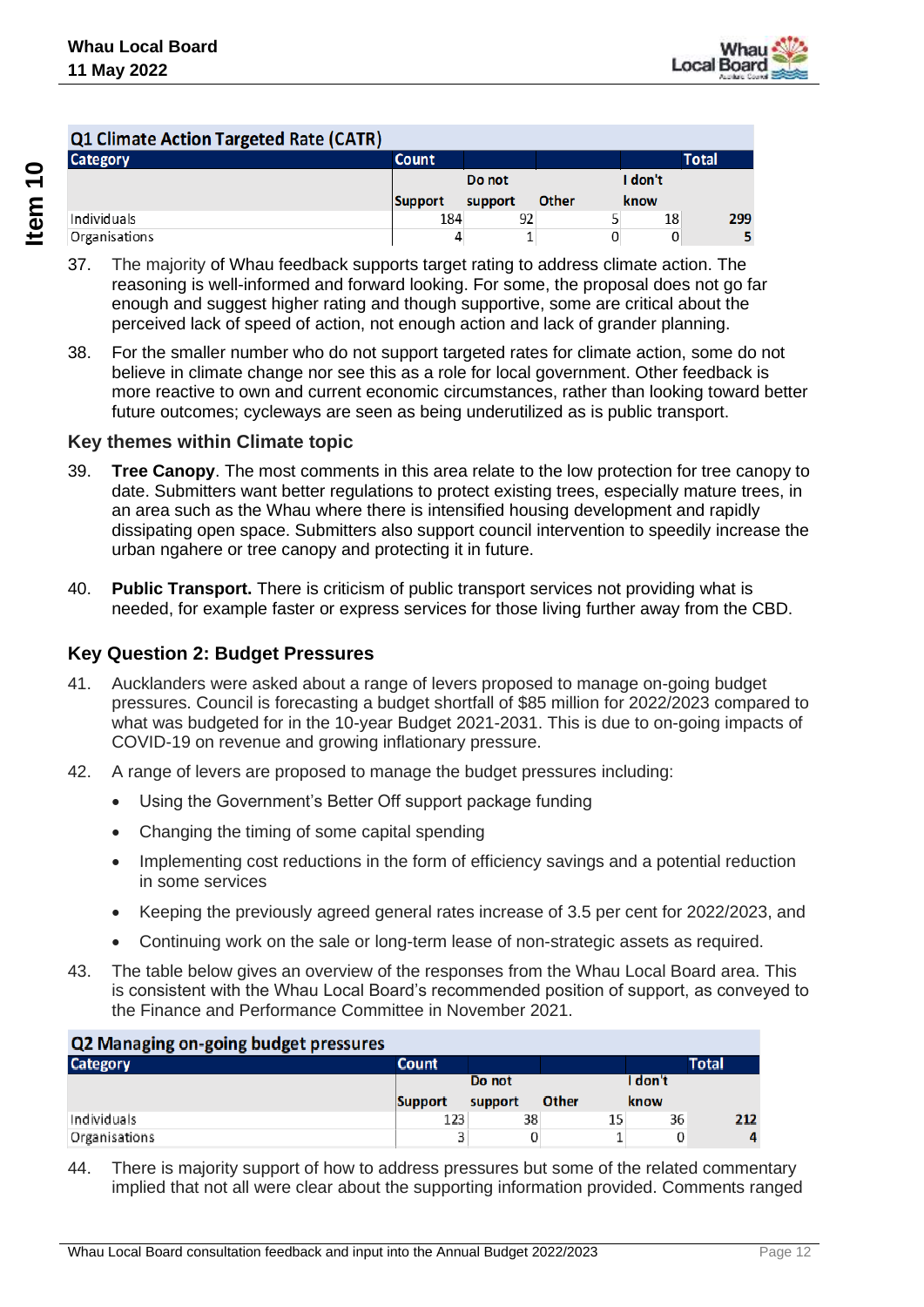

from the council organisation being too large and expensive, to politicians not being accountable for decisions they have made.

#### **Key themes within Budget Pressures topic**

- 45. **'No' to Asset Sales** overall, the recurring theme is to not sell off land or assets. This comes from both supporters and opposers of the proposals.
- 46. Since consultation, further reduction in revenue caused by the COVID-19 Omicron outbreak and rising interest and inflation costs has compounded budget pressures.
- 47. Local Board Chairs attended a Finance and Performance Committee workshop outlining the increased pressures and a briefing was held for all local board members.

#### **Key Question 3: Operating Spending Prioritisation**

- 48. Aucklanders were asked to provide feedback on a proposal that would see the Council prioritise operating spending to help manage on-going budget pressures. A set of criteria to be used when making decisions about cost reductions, including those that could reduce, stop or change some services, was proposed.
- 49. The proposal involves implementing \$15 million of additional permanent cost reductions in the form of efficiency saving and low-priority service reductions across the group in 2023/2024, growing to \$30 million per annum from 2024/2025 onwards.
- 50. The table below gives an overview of the responses from the Whau local board area. This is consistent with the Whau Local Board position of support, as conveyed to the Finance and Performance Committee in November 2021.

#### **Q3 Prioritising operating spending**

| <b>Category</b> | <b>Count</b> |         |       |         | <b>Total</b> |
|-----------------|--------------|---------|-------|---------|--------------|
|                 |              | Do not  |       | I don't |              |
|                 | Support      | support | Other | know    |              |
| Individuals     | 105          | 28      | 12    | 56      | 201          |
| Organisations   |              | 0       |       | 0       |              |

#### **Key themes within Prioritising operating spending topic**

51. **Retention of Core Level of Service**. The boxes ticked indicated majority support, but the commentary is a mixed bag. Overall, both supporters and non-supporters express concern that what they term 'essential or core services' are not reduced.

#### **Key Question 4: Waste Service Standardisation**

- 52. Aucklanders were asked about a proposal to standardise waste services and charges across Auckland. The proposal would involve a move to a region-wide rates funded refuse collection service and see a choice of three bin sizes (with different pricing for each) to accommodate different household needs.
- 53. The table below gives an overview of the responses from the Whau local board area. The majority of feedback is in support of standardisation of waste through rating. This section is the only deviation between Whau Local Board's position and the majority feedback received.
- 54. The Whau Local Board had provided pre-consultation feedback in November 2021 to the Finance and Performance Committee, citing its resolution WH/2021/95 of 22 September 2021 in which the local board supported PAYT as the best driver to support minimisation, equity and affordability.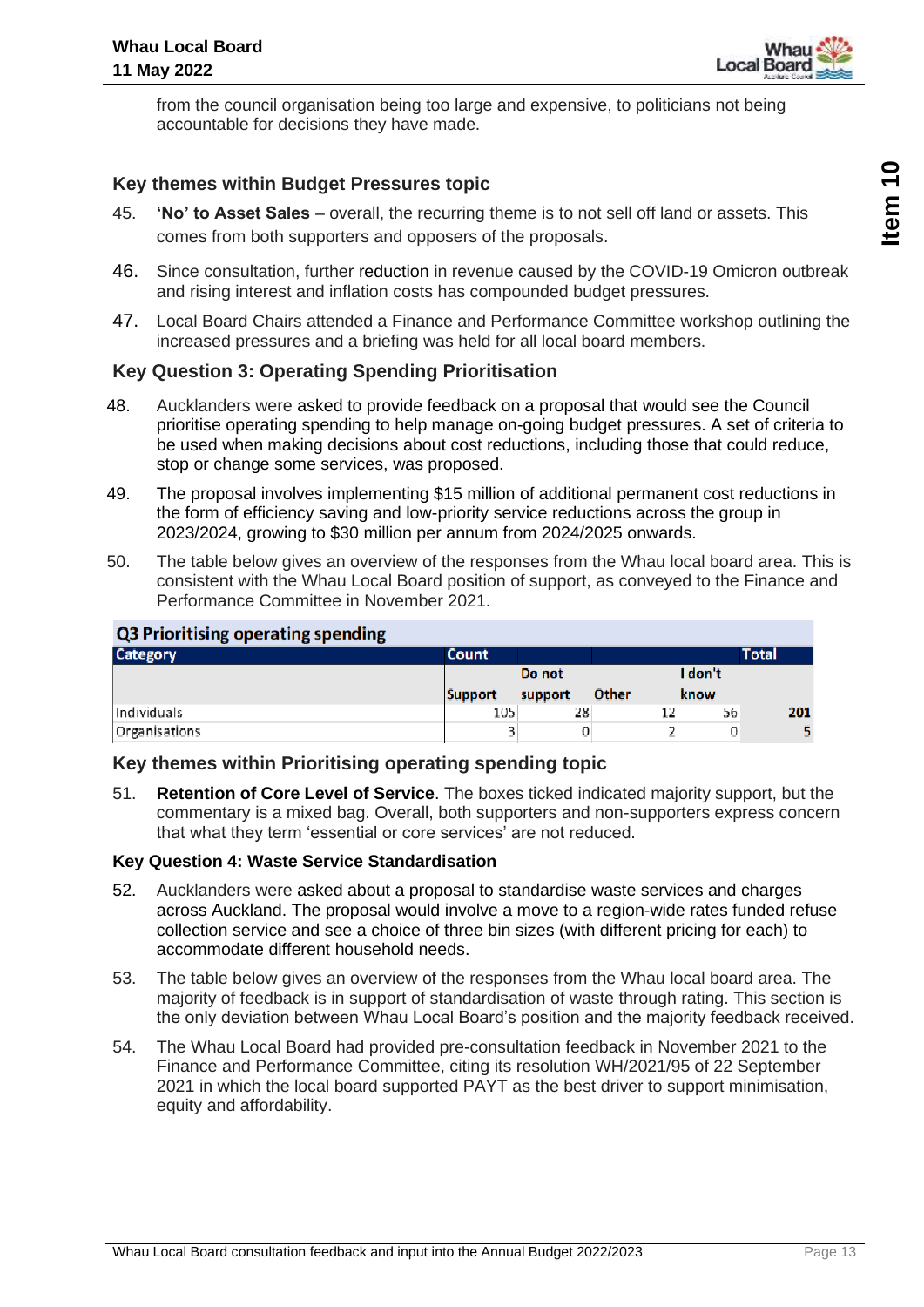

| a the standard and the management<br>Category | Count                                                    |                                                        |       |    |                 |
|-----------------------------------------------|----------------------------------------------------------|--------------------------------------------------------|-------|----|-----------------|
|                                               | <b>Support</b><br>(prefer<br>rates-<br>funded<br>system) | Do not<br>support<br>(prefer<br><b>PAYT</b><br>system) | Other |    | I don't<br>know |
| Individuals                                   | 134                                                      | 68                                                     |       | 10 | 12              |
| Organisations                                 | 4                                                        | 0                                                      |       |    | 0               |

- 55. However, as well as majority support for the standardisation of waste management through rating, notable was that 68, or 30 per cent of feedback supporting the PAYT system. The commentary is consistent and compelling, and trended from persons who have already habitually significantly reduced the amount of rubbish they put out.
- 56. The implication is, that by paying as you go, the disposer is forced to be made aware of the cost related to rubbish disposal and he or she becomes more engaged about how they dispose rubbish. On the other hand, by automatically tossing rubbish into a weekly bin that is already rated for – there is no prompt to think of the bigger environmental picture.

#### **Key themes within Standardising waste management topic**

- 57. **Rubbish reduction needs to happen**. Most submitters agreed that it would be better to standardise across region. Rating seen as the most efficient method.
- 58. **Equity.** Some commentary that Auckland Council are unaware of how many users have already greatly reduced their rubbish output and are rewarded by the pay as you throw system.

#### **Supplementary Question 4 – the standardising of opt out categories**

- 59. Auckland Council is also proposing to include standardising which properties can opt-out of waste management services and charges across Auckland.
- 60. The Whau Local Board had conveyed to the Finance and Performance Committee in November 2021 their support in principle. However, the fourth proposal – to apply a minimum base charge to every separately used or inhabited part of a property – compelled the local board to ask that in future, staff continue to investigate ways for neighbouring households to partner up and share costs of both kerbside refuse and food scrap collections.
- 61. The majority of submitters supported all four categories, as shown in the tables below.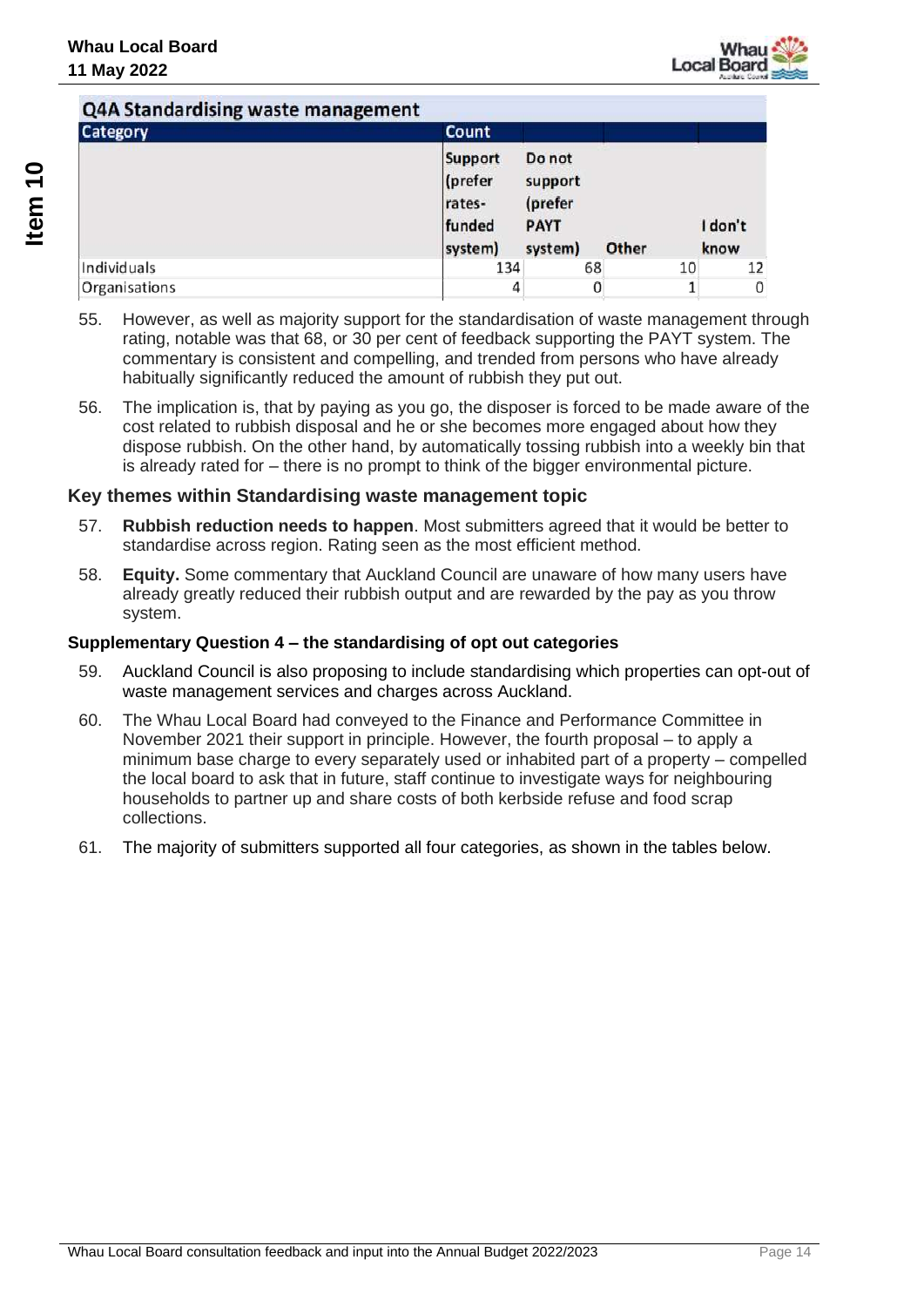

## **Q4B Standardising waste**

#### management

Standardise the opt-out rules for residential multi-unit developments (10 or more units)

| <b>Category</b> | <b>Count</b>                    | <b>Total</b> |
|-----------------|---------------------------------|--------------|
|                 | Do not<br>Support support Other | I don't know |
| Individuals     | 129                             | 204          |
| Organisations   |                                 |              |

#### Standardise the opt-out rules for non-residential properties

| <b>Category</b> | Count   |                   |       |              | <b>Total</b> |
|-----------------|---------|-------------------|-------|--------------|--------------|
|                 | Support | Do not<br>support | Other | I don't know |              |
| Individuals     | 111     | 24                |       | 56           | 195          |
| Organisations   |         |                   |       |              |              |

#### Standardise the opt-out rules for residential and lifestyle properties with between two and nine units

| <b>Category</b> | <b>Count</b> |                   |       | <b>Total</b> |     |
|-----------------|--------------|-------------------|-------|--------------|-----|
|                 | Support      | Do not<br>support | Other | I don't know |     |
| Individuals     | 107          |                   |       | 55           | 195 |
| Organisations   |              |                   |       |              |     |

#### Apply a minimum base charge to every separately used or inhabited part of a property **Category Count Total**

|               | Support | Do not<br>support | Other | I don't know |     |
|---------------|---------|-------------------|-------|--------------|-----|
| Individuals   |         |                   | 28    | 69           | 192 |
| Organisations |         |                   |       |              |     |

## **Other feedback**

62. For the most part, the commentary from the Whau provides direct feedback to the questions asked about the key regional topics and the priorities of the Whau Local Board. No other key theme has emerged as a significant new issue requiring reconfiguration of priorities.

### **Local board advocacy**

- 63. Local boards are requested to provide approved advocacy initiatives which considers the consultation feedback above. This allows the Finance and Performance Committee to consider these advocacy items when making recommendations on the Annual Budget 2022/2023 to the Governing Body in June.
- 64. The advocacy initiatives approved by the local board will be included as an appendix to the 2022/2023 Local Board Agreement. At its workshop on 4 May, the Whau Local Board confirmed the following three topics as its key points of advocacy for 2022/2023 financial year: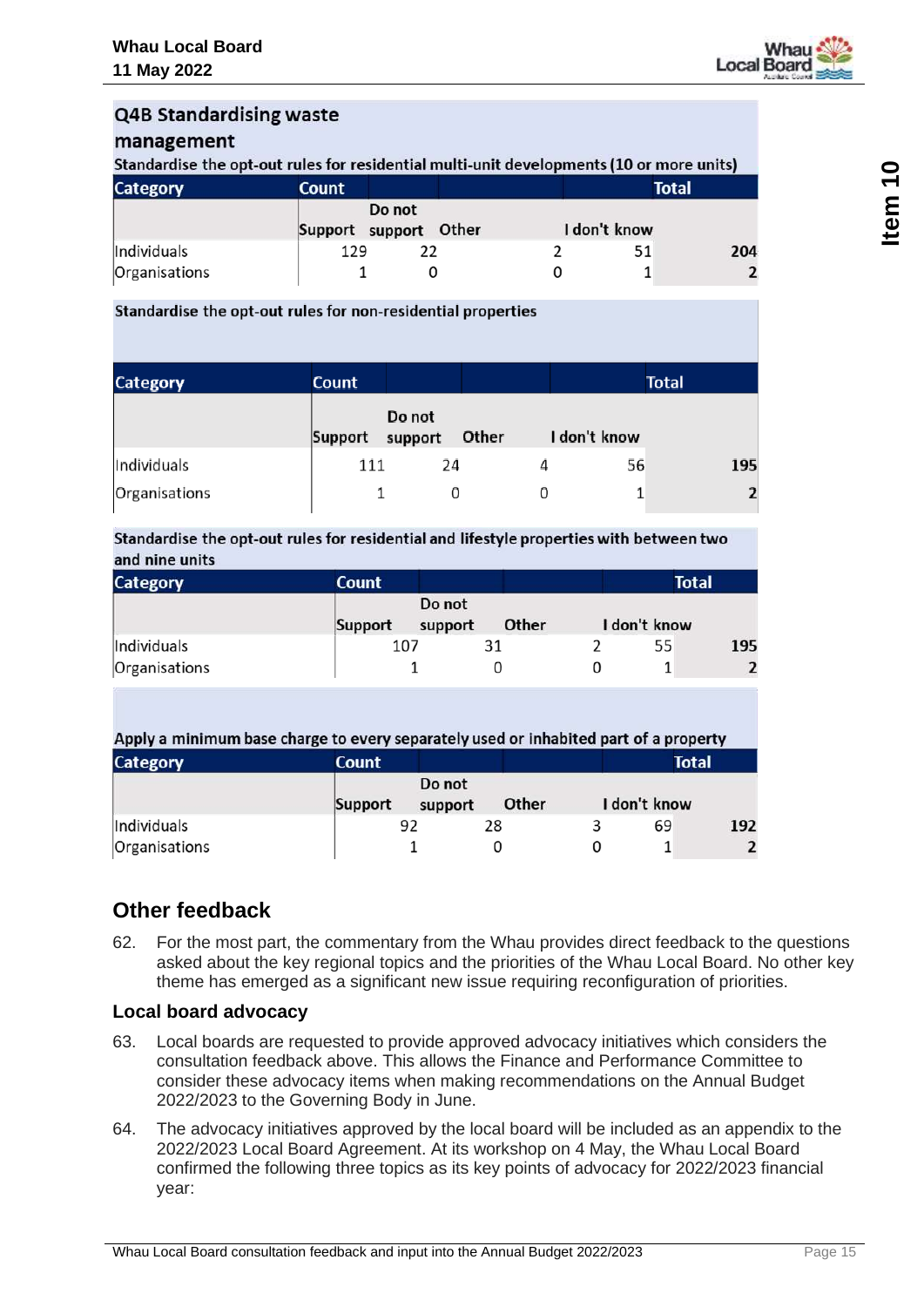

- Ngahere Project more support, and quicker action through Ngahere and similar projects to address the negative climate change impacts – in particular, addressing the improvement and protection of urban tree canopy
- Unlock Avondale continued council, external organisations and community support for Unlock Avondale programme
	- Te Whau Pathway continued funding to complete the pathway.

### **Local board input on regional topics in the Annual Budget 2022-2023**

- 65. Local boards have a statutory responsibility for identifying and communicating the interests and preferences of the people in its local board area in relation to Auckland Council's strategies, policies, plans, and bylaws, and any proposed changes to be made to them.
- 66. The feedback received in this consultation process has been welcomed by the Whau Local Board and will be a valued addition to the local board's future decision-making both inside and outside this Annual Budget process.
- 67. This report provides an opportunity for the local board to provide input on the Council's proposed Annual Budget 2022/2023.

### **Tauākī whakaaweawe āhuarangi Climate impact statement**

- 68. The decisions recommended in this report are part of the Annual Budget 2022/2023 and local board agreement process to approve funding and expenditure over the next year.
- 69. Projects allocated funding through this Annual Budget process will all have varying levels of potential climate impact associated with them. The climate impacts of projects Auckland Council chooses to progress, are all assessed carefully as part of the Council's rigorous reporting requirements.
- 70. Four of the Whau Local Board's priorities consulted on will have direct and indirect positive impact on climate action through their initiatives:
	- Climate Action support Council and national initiatives, at the same time looking to improve and protect the tree canopy cover in the Whau
	- Avondale Town Centre progress work on the Avondale multi-purpose facility and streetscape improvements
	- Te Whau Coastal Walkway develop the connection from Rizal Reserve towards Ken Maunder Park and continue to advocate for support to complete the entire pathway
	- Park improvements focussed on Green Bay, Kelston, Glen Avon, New Windsor and Rosebank, including future-proof planning for Olympic Park.

### **Ngā whakaaweawe me ngā tirohanga a te rōpū Kaunihera Council group impacts and views**

71. The Annual Budget 2022/2023 is an Auckland Council Group document and will include budgets at a consolidated group level. Consultation items and updates to budgets to reflect decisions and new information may include items from across the group.

### **Ngā whakaaweawe ā-rohe me ngā tirohanga a te poari ā-rohe Local impacts and local board views**

- 72. The local board's decisions and feedback are being sought in this report. The local board has a statutory role in providing its feedback on regional plans.
- 73. Local boards play an important role in the development of the council's Annual Budget. Local board agreements form part of the Annual Budget. Some local board members have also attended Finance and Performance Committee workshops on the Annual Budget.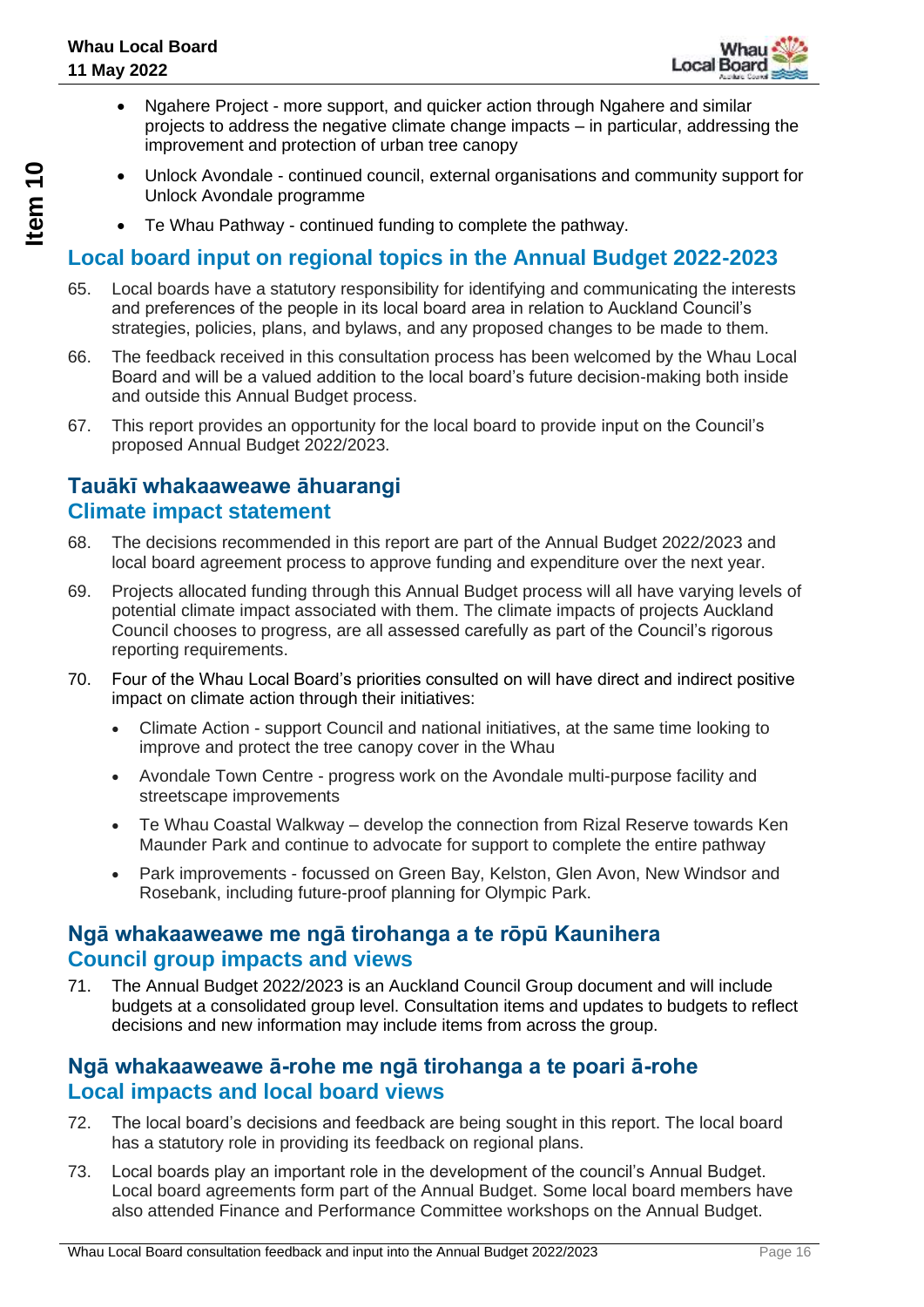

### **Tauākī whakaaweawe Māori Māori impact statement**

- 74. Many local board decisions are of importance to and impact on Māori. Local board agreements and the Annual Budget are important tools that enable and can demonstrate the council's responsiveness to Māori.
- 75. Local board plans, developed in 2020 through engagement with the community including Māori, form the basis of local board area priorities. There is a need to continue to build relationships between local boards and iwi, and the wider Māori community.
- 76. Analysis provided of consultation feedback received on the proposed Annual Budget includes submissions made by mana whenua and the wider Māori community who have interests in the rohe / local board area.
- 77. Ongoing conversations between local boards and Māori will assist to understand each other's priorities and issues. This in turn can influence and encourage Māori participation in the Council's decision-making processes.
- 78. Some projects approved for funding could have discernible impacts on Māori. The potential impacts on Māori, as part of any project progressed by Auckland Council, will be assessed appropriately and accordingly as part of relevant reporting requirements.
- 79. Whau Local Board's proposed priorities for coming year, supported in the public consultation feedback, considers Māori identity and signals the local board's intention to continually look for ways to partner with mana whenua, promote te reo, and enhance visibility of Māori history in the Whau. To this aim, the local board is in the process of setting a budget to deliver Māori responsive projects in its 2022/2023 work programme.

## **Ngā ritenga ā-pūtea Financial implications**

- 80. This report is seeking the local board's decisions on financial matters in the local board agreement that must then be considered by the Governing Body.
- 81. The local board also provides input to regional plans and proposals. There is information in the Council's consultation material for each plan or proposal with the financial implications of each option outlined for consideration.

### **Ngā raru tūpono me ngā whakamaurutanga Risks and mitigations**

82. The council must adopt its Annual Budget, which includes local board agreements, by 30 June 2022. The local board is required to make recommendations on these local matters for the Annual Budget by mid May 2022 and present to the Finance and Performance Committee on 25 May, to enable and support the Governing Body to make decisions on key items to be included in the Annual Budget on 7 June 2022.

## **Ngā koringa ā-muri Next steps**

- 83. The local board will approve its local board agreement and corresponding work programmes in June 2022.
- 84. Recommendations and feedback from the local board will be provided to the Finance and Performance committee for consideration ahead of that Committee making recommendations to the Governing Body for decision.
- 85. The final Annual Budget 2022/2023 (including local board agreements) will be adopted by the Governing Body on 29 June 2022.